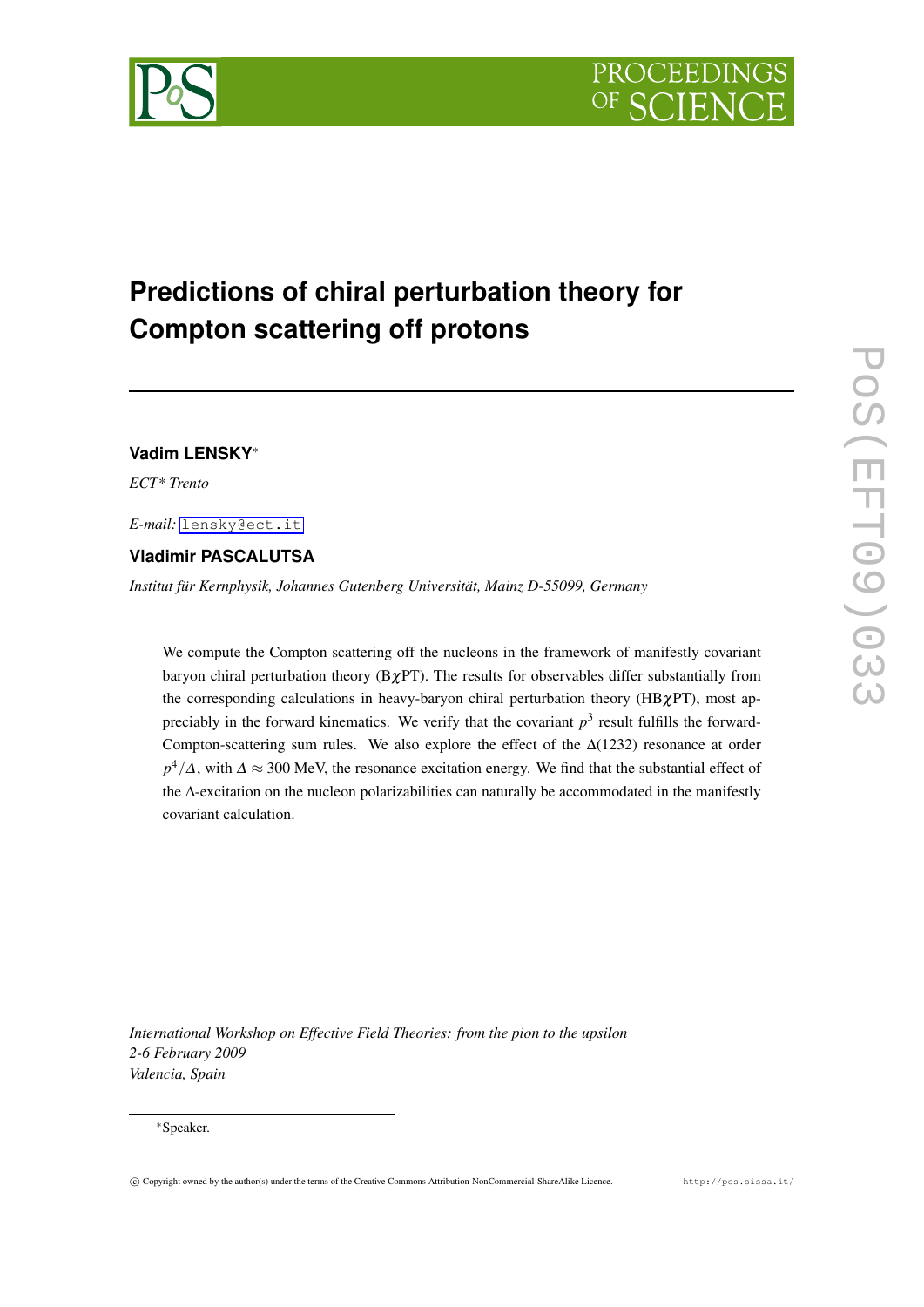#### <span id="page-1-0"></span>1. Introduction

Compton scattering off nucleons allows to study the structure and the e.m. properties of the nucleon. At very low energies, the process depends on the static e.m. moments of nucleon, the charge and magnetic moment [\[1\]](#page-5-0). At larger energies (around 100 MeV and above), the effects of the nucleon structure can be detected  $[2, 3, 4, 5, 6, 7, 8]$  $[2, 3, 4, 5, 6, 7, 8]$  $[2, 3, 4, 5, 6, 7, 8]$  $[2, 3, 4, 5, 6, 7, 8]$  $[2, 3, 4, 5, 6, 7, 8]$  $[2, 3, 4, 5, 6, 7, 8]$  $[2, 3, 4, 5, 6, 7, 8]$  $[2, 3, 4, 5, 6, 7, 8]$  $[2, 3, 4, 5, 6, 7, 8]$  $[2, 3, 4, 5, 6, 7, 8]$  $[2, 3, 4, 5, 6, 7, 8]$  $[2, 3, 4, 5, 6, 7, 8]$  $[2, 3, 4, 5, 6, 7, 8]$ . For instance, these effects show up in the values of nucleon *polarizabilities* — see the PDG column of Table 1.

More insights come from chiral perturbation theory ( $\chi$ PT), an effective theory of the low-energy strong interaction [\[9,](#page-5-0) [10\]](#page-5-0). The leading-order  $\gamma PT$  result for the nucleon polarizabilities is a prediction — the low-energy constants (LECs) start to contribute at the next order. The first calculation of polarizabilities in  $\chi$ PT [\[11\]](#page-5-0) at leading order yields the values shown in the B $\chi$ PT  $\mathcal{O}(p^3)$  column of Table 1. This calculation was done in manifestly Lorentz-covariant baryon  $\chi$ PT  $(B\chi PT)$ , to distinguish it from the heavy-baryon  $\chi PT$  (HB $\chi PT$ ), which was introduced [\[15\]](#page-6-0) in order to cure the chiral power counting problems that  $B\gamma PT$  had apparently had [\[16\]](#page-6-0). Incidentally, the HBχPT result agrees with experiment much better, see Table 1. More detailed analyses of Compton scattering in HB $\chi$ PT followed [\[12,](#page-5-0) [17,](#page-6-0) [18\]](#page-6-0). However, it was shown more recently [\[19,](#page-6-0) [20\]](#page-6-0) that

|                     | $HB\chi PT$ |                                                   | $B\chi PT$                                                                                                                |                | <b>PDG</b>     |
|---------------------|-------------|---------------------------------------------------|---------------------------------------------------------------------------------------------------------------------------|----------------|----------------|
|                     | R١<br>(12)  | $\overline{\mathscr{O}}(\varepsilon^3)$<br>$[13]$ | $\mathscr{O}(% \mathcal{O}(\mathcal{N})\times \mathcal{O}(\mathcal{N}))=\mathscr{O}(\mathcal{O}(\mathcal{N}))$<br>$n^{3}$ | p <sup>4</sup> | [14]           |
| $\alpha^{(p)}$      | <u>L.L</u>  | 20.8                                              | 6.8                                                                                                                       | 10.8           | $12.0 \pm 0.6$ |
| $\pmb{\beta}^{(p)}$ | ാ<br>$-44$  | 14.7                                              | $-1.8$                                                                                                                    | 2.9            | $1.9 \pm 0.5$  |

Table 1: The electric ( $\alpha$ ) and magnetic ( $\beta$ ) polarizabilities of the proton in units of 10<sup>-4</sup> fm<sup>3</sup>. The last column quotes the PDG compilation of experimental results, while the first two represent the predictions of the HB $\chi$ PT and B $\chi$ PT, respectively.

BχPT does not have a problem with power counting *per se*. It was also pointed out [\[21\]](#page-6-0) that the difference between  $B\chi PT$  and  $HB\chi PT$  results can be large due to the presence of physical cuts and other non-analytic structures. Moreover,  $HB\chi PT$  is incompatible with the sum rules [\[22,](#page-6-0) [23,](#page-6-0) [24\]](#page-6-0). Finally, the effect of the  $\Delta$  excitation in Compton scattering cannot be accommodated in the HB framework in a natural way [\[25,](#page-6-0) [26\]](#page-6-0) (see also the HB $\chi$ PT column of Table 1). These observations make a strong case for adopting the  $B\chi PT$  formalism in favor of the heavy-baryon one. Here we present the results of a calculation of Compton scattering in BχPT to orders *p* 3 and *p* <sup>4</sup>*/*∆ [\[27\]](#page-6-0).

#### 2. Chiral loops and Lagrangians

Up to  $\mathcal{O}(p^3)$ , the  $\chi$ PT expansion for the Compton amplitude contains the Born graphs, the Wess-Zumino-Witten anomaly (see, e.g., Ref. [\[26\]](#page-6-0)), and the loop graphs shown in Fig. [1.](#page-2-0) To calculate these loops, we consider the leading-order chiral Lagrangian for the nucleon:

$$
\mathscr{L}_N^{(1)} = \overline{N} \left( iD \right) - M_N + g_A \, \phi \, \gamma_5 \right) N, \tag{2.1}
$$

where *N* denotes the isodoublet Dirac field of the nucleon,  $M_N$  is the nucleon mass and  $g_A$  is the axial-coupling constant, and the chiral covariant derivative is given by  $D_{\mu}N = \partial_{\mu}N + i v_{\mu}N$ ,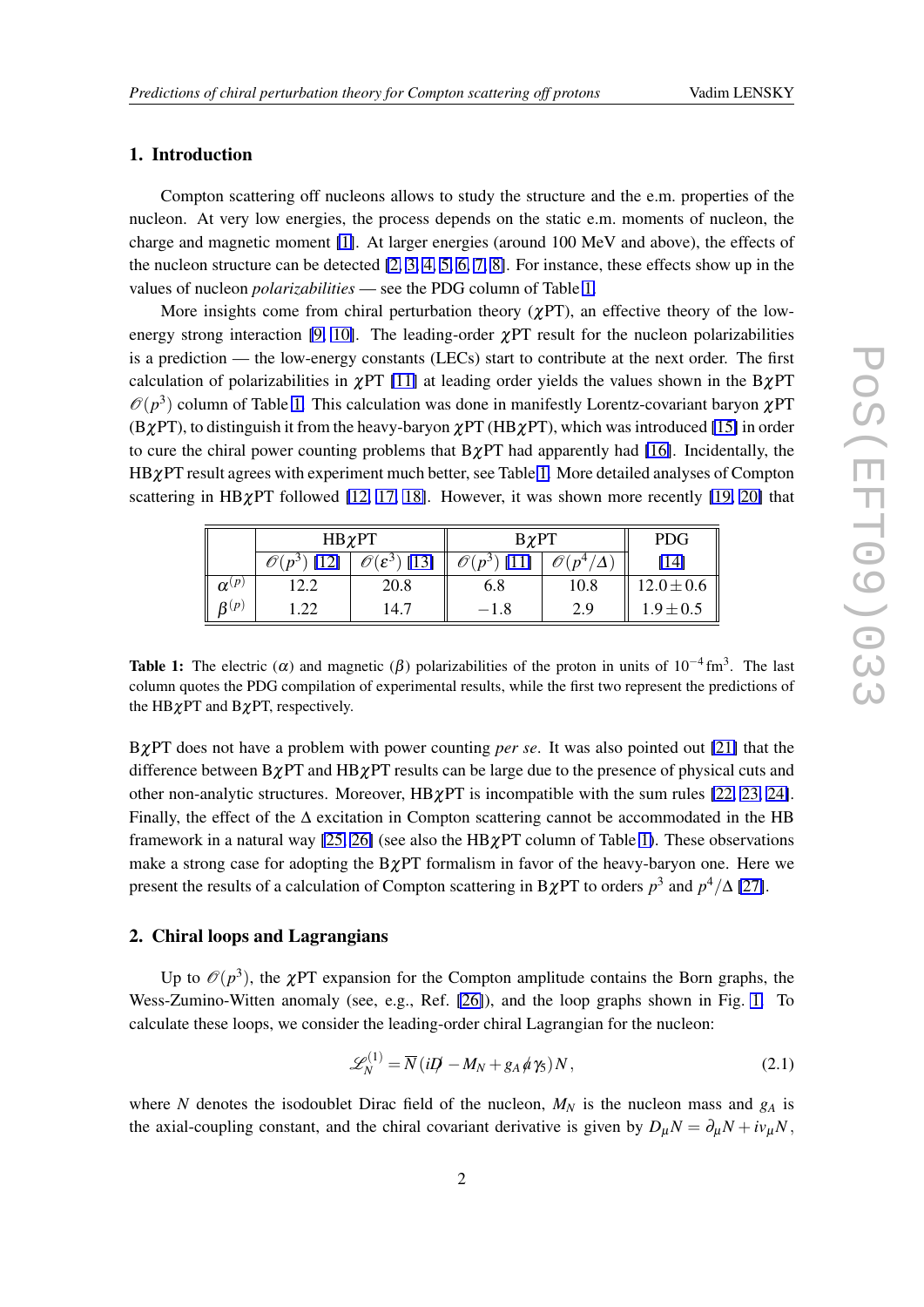<span id="page-2-0"></span>whereas the vector and axial-vector fields above are defined in terms of the pion field,  $\pi^a(x)$ , as

$$
v_{\mu} \equiv \frac{1}{2} \tau^a v_{\mu}^a(x) = \frac{1}{2i} \left( u \partial_{\mu} u^{\dagger} + u^{\dagger} \partial_{\mu} u \right), \qquad a_{\mu} \equiv \frac{1}{2} \tau^a a_{\mu}^a(x) = \frac{1}{2i} \left( u^{\dagger} \partial_{\mu} u - u \partial_{\mu} u^{\dagger} \right), \qquad (2.2)
$$

with  $u = \exp(i\pi^a \tau^a/2f)$ , and f the pion decay constant. Then, we apply a redefinition of the nucleon field,  $N \rightarrow \xi N$ , where  $\xi$  has the form:

$$
\xi = \exp\left(\frac{ig_A \pi^a \tau^a}{2f} \gamma_5\right). \tag{2.3}
$$

For the one-loop contributions to Compton scattering it is sufficient to expand up to the second order in the pion field. After the expansion, the redefined Lagrangian takes the following form:

$$
\mathscr{L}'_{N}^{(1)} = \overline{N} \left( i\partial \!\!\!/-M_{N} - i\frac{g_{A}}{f} M_{N} \tau^{a} \pi^{a} \gamma_{5} + \frac{g_{A}^{2}}{2f^{2}} M_{N} \pi^{2} - \frac{(g_{A} - 1)^{2}}{4f^{2}} \tau^{a} \varepsilon^{abc} \pi^{b} \partial \pi^{c} \right) N + O(\pi^{3}). \quad (2.4)
$$

Finally, one gets the set of diagrams in Fig. 1 with the couplings from Eq. (2.4) instead of the usual set [\[11\]](#page-5-0). However, the two sets of one-loop diagrams give identical expressions for the Compton amplitude. This fact also explains why the one-loop result for polarizabilities in the linear sigma model with heavy  $\sigma$ -meson [\[28\]](#page-6-0) is exactly the same as in B $\chi$ PT at  $\mathcal{O}(p^3)$  [\[11\]](#page-5-0).

The  $\Delta$  excitation starts to contribute at order  $p^4/\Delta$ , where  $\Delta = M_\Delta - M_N \approx 0.3$  GeV. The relevant diagrams are shown in Fig. [2.](#page-3-0) The  $\Delta$  Born contribution is calculated in the same way as in Ref. [\[26\]](#page-6-0), except that we use the values of the  $\gamma N \rightarrow \Delta$  couplings ( $g_M = 2.95$  and  $g_E = -1.0$ ) from the pion-photoproduction analyses of Refs. [\[31,](#page-6-0) [32\]](#page-6-0), and also include the corresponding crossed graph. We use  $h_A = 2.85$ , corresponding to the  $\Delta \rightarrow \pi N$  decay width of 115 MeV.

The one-particle-reducible graphs in Figs. 1 and [2](#page-3-0) contribute to the nucleon mass, field, charge, and magnetic moment renormalization. We adopt the on-mass-shell renormalization scheme, and use the following values of the parameters:  $e^2/4\pi = 1/137$ ,  $g_A = 1.267$ ,  $f = f_\pi = 0.0924$  GeV,  $m_{\pi} = 0.139$  GeV,  $M_N = 0.9383$  GeV,  $\kappa_N = 1.79$  for the proton.



Figure 1: The loop graphs evaluated in this work. Graphs obtained from these by crossing and time-reversal are not shown, but are evaluated too.

#### 3. Consistency with sum rules

The amplitude of forward Compton scattering can be related to an integral over energy of the photoabsorption cross-section, which in combination with the low-energy expansion yields a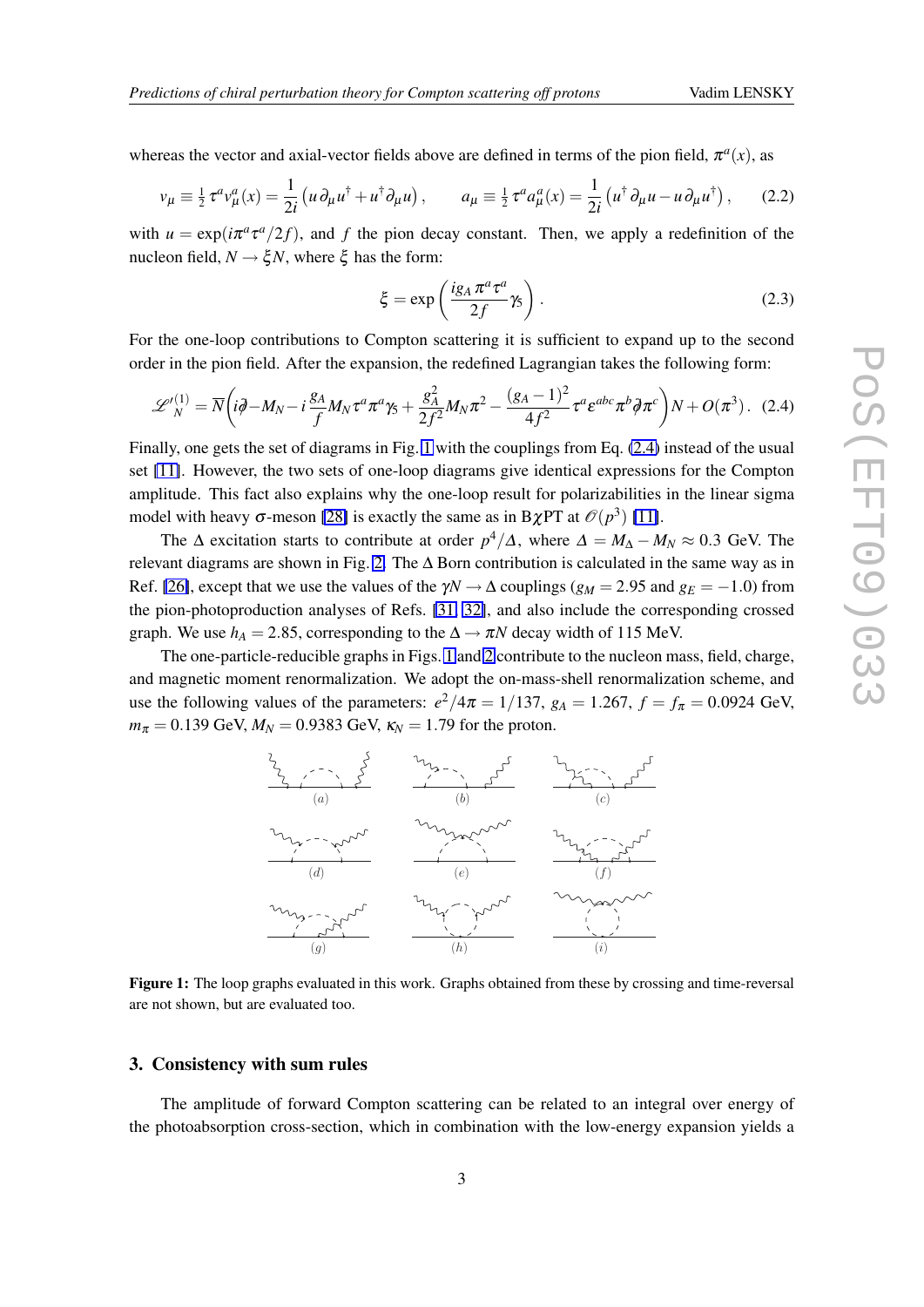<span id="page-3-0"></span>

Figure 2: The graphs with ∆(1232) that contribute at order *p* <sup>4</sup>*/*∆. Graphs obtained from these by crossing are not shown, but are calculated as well.

number of model-independent sum rules. A famous example is the Baldin sum rule:

$$
\alpha + \beta = \frac{1}{2\pi^2} \int_{0}^{\infty} d\omega \frac{\sigma_T(\omega)}{\omega^2 - i0}
$$
 (3.1)

that relates the sum of polarizabilities to an integral of the total photoabsorption cross-section  $\sigma_T$ .

In general, the forward Compton-scattering amplitude can be decomposed into two scalar functions of single variable:

$$
T_{fi}(\boldsymbol{\omega}) = \vec{\boldsymbol{\varepsilon}}'^{*} \cdot \vec{\boldsymbol{\varepsilon}} f(\boldsymbol{\omega}) + i \vec{\boldsymbol{\sigma}} \cdot (\vec{\boldsymbol{\varepsilon}}'^{*} \times \vec{\boldsymbol{\varepsilon}}) \omega g(\boldsymbol{\omega}), \qquad (3.2)
$$

where  $\vec{\varepsilon}'$ ,  $\vec{\varepsilon}$  are the polarization vectors of the initial and final photons, respectively, and  $\vec{\sigma}$  are the Pauli spin matrices. Using analyticity and unitarity, one can write down the following sum rules:

$$
f(\omega) = f(0) + \frac{\omega^2}{2\pi^2} \int_0^\infty d\omega' \frac{\sigma_T(\omega')}{\omega'^2 - \omega^2 - i0}, \quad g(\omega) = \frac{1}{4\pi^2} \int_0^\infty d\omega' \omega' \frac{\sigma_{1/2}(\omega') - \sigma_{3/2}(\omega')}{\omega'^2 - \omega^2 - i0}, \quad (3.3)
$$

where  $\sigma_{\lambda}$  is the doubly-polarized photoabsorption cross-section, with  $\lambda$  being the helicity of the initial photon-nucleon state. We showed that the loop contributions in Fig. [1](#page-2-0) fulfill the sum rules Eq. (3.3). From the sum rules, one can see that at  $\mathcal{O}(p^3)$ , chiral symmetry is not relevant for the forward Compton amplitude. The graphs (*h*) and (*i*) in Fig. [1](#page-2-0) take the role of chiral symmetry. In the forward angles these graphs vanish, but play an important role in the backward angles. Without them the value of  $\alpha - \beta$  would diverge as  $1/m_{\pi}^2$  in the chiral limit (instead of  $1/m_{\pi}$  as it should). Thus, chiral symmetry plays a more prominent role in the backward Compton scattering.

The results for the polarizabilities are in worse agreement with experiment than the HB $\chi$ PT  $p^3$ result (see Table [1\)](#page-1-0). This, in fact, opens a room for the  $\Delta(1232)$  contributions. The  $\Delta(1232)$  plays an important role in nucleon polarizabilities, as can be seen from the Baldin sum rule and the fact that the photoabsorption cross-section is dominated, at lower energies, by the  $\Delta$  resonance. In contrast, the HB $\chi$ PT  $p^3$  value for  $\alpha + \beta$  saturates the sum rule, leaving no room for other contributions.

#### 4. Results for observables

In Fig. [3,](#page-4-0) we show the unpolarized differential cross-section of the  $\gamma p \rightarrow \gamma p$  process as a function of the scattering angle in center-of-mass system, with the incident photon energy fixed at just below the pion-production threshold. The major differences between the HB $\chi$ PT and B $\chi$ PT  $p<sup>3</sup>$  calculations arise at forward angles. This is because at low energies the  $p<sup>3</sup>$  contribution to the cross-section at forward (and backward) angles is determined by the  $p^3$  contribution to  $\alpha + \beta$  (and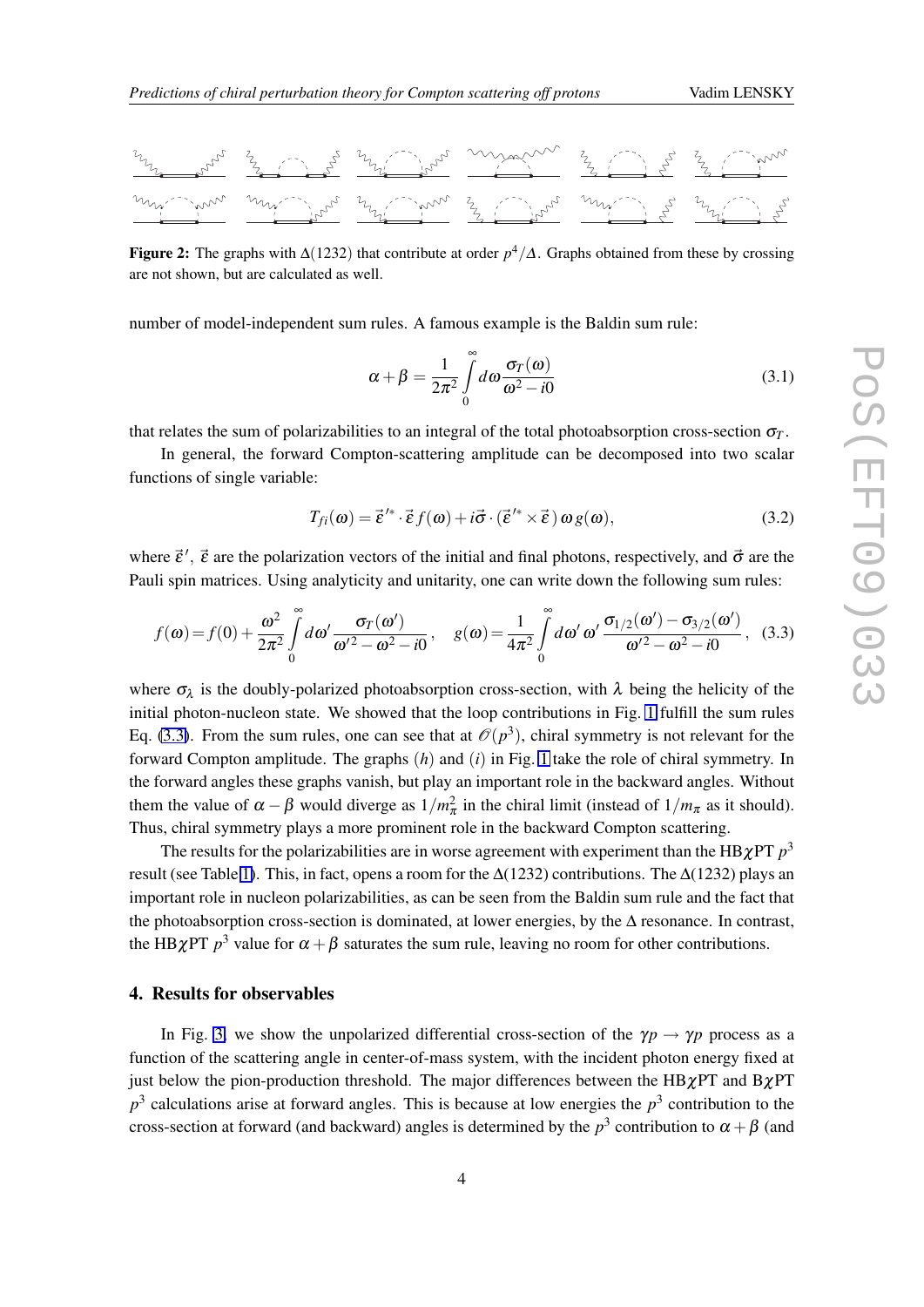<span id="page-4-0"></span> $\alpha - \beta$ ). The sum of polarizabilities differs between the two calculations much more than their difference, and this fact reflects itself in the cross-section.

The red solid line with an error band in Fig. 3 shows the result of adding the ∆ contribution to the covariant  $p^3$  result. The  $\Delta$  contribution in B $\chi$ PT is compatible with both photoproduction and Compton scattering data, which is further demonstrated in Fig. 4, where the  $\gamma p \rightarrow \gamma p$  cross-section is plotted as a function of photon energies at fixed angles (in the lab system). The  $HB\chi PT$  result is omitted here, but can be found in Ref. [\[18\]](#page-6-0). The results for the proton polarizabilities, complete up to  $\mathcal{O}(p^4/\Delta)$ , are displayed in Table [1.](#page-1-0)



Figure 3: (Color online) Angular dependence of the  $\gamma p \to \gamma p$  differential cross-section in the center-of-mass system for fixed photon-beam energy,  $E_{\gamma}^{(lab)} = 149$  MeV. Data points are from SAL [\[4\]](#page-5-0) — filled squares, and MAMI [\[6\]](#page-5-0) — filled circles. The curves are: Klein-Nishina — dotted, Born graphs and WZW-anomaly — green dashed, adding the HB $\chi$ PT — violet dash-dotted, adding the B $\chi$ PT — blue solid. The result of adding the ∆-excitation contribution to the B $\chi$ PT  $p^3$  is shown by the red solid line with a band.



Figure 4: (Color online) Energy dependence of the  $\gamma p \rightarrow \gamma p$  differential cross-section in the laboratory frame for fixed values of the scattering angle. Data: Illinois [\[2\]](#page-5-0) — open squares, MAMI [\[3\]](#page-5-0) — filled triangles, SAL [\[5\]](#page-5-0) — open diamonds, and MAMI [\[6\]](#page-5-0) — filled circles. The curves are as in Fig. 3.

#### 5. Conclusion

We have studied the nucleon Compton scattering in the framework of  $B\chi PT$  at orders  $p^3$  and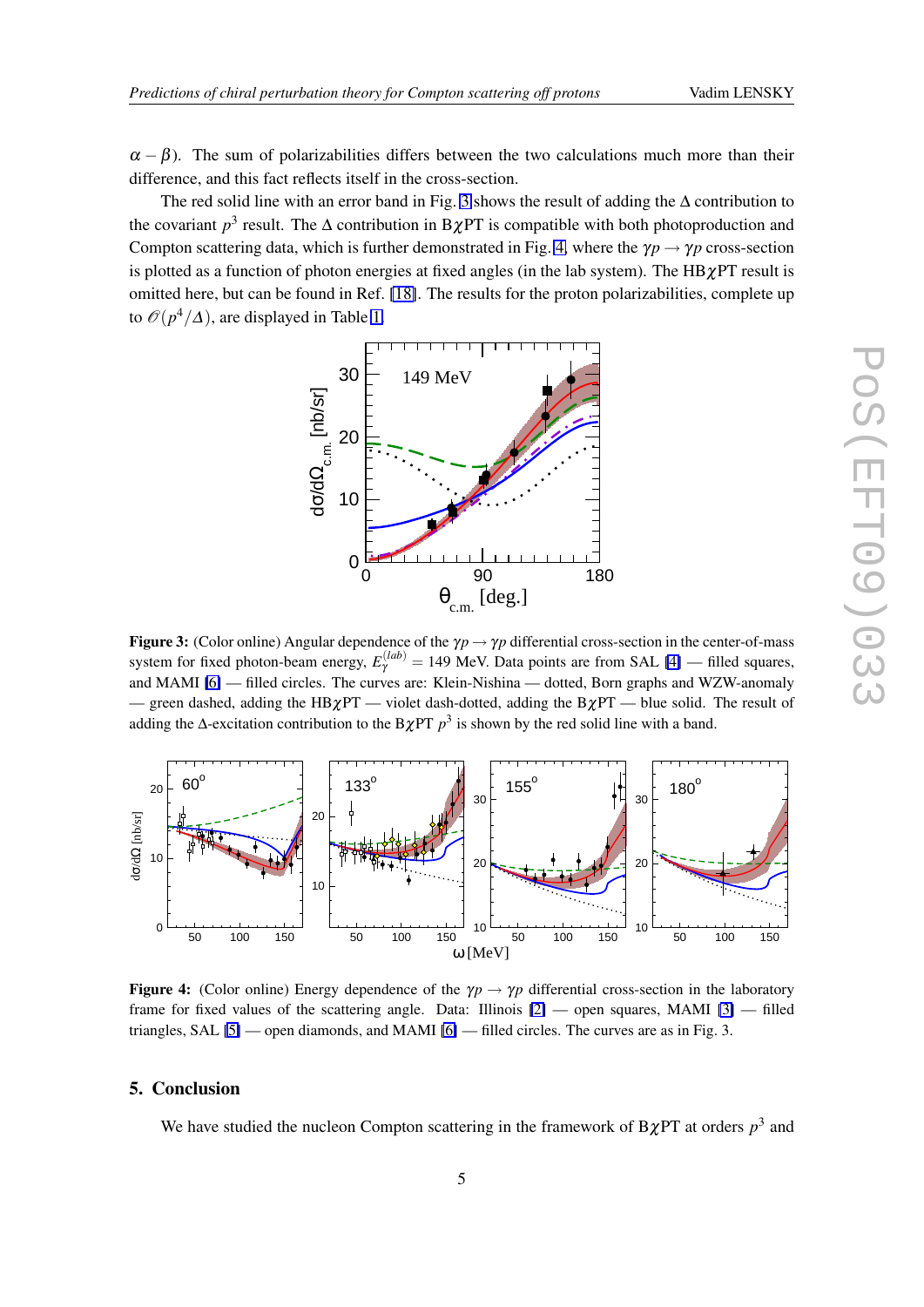<span id="page-5-0"></span>*p*<sup>4</sup>/∆. The covariant *p*<sup>3</sup> result fulfills the forward-Compton-scattering sum rules. Chiral symmetry has no effect on the forward scattering but plays an important role at the backward scattering. For the  $\gamma p \rightarrow \gamma p$  cross sections we find that the difference between the HB $\chi PT$  and B $\chi PT$  results can indeed be unnaturally large, especially in the forward kinematics. We argue that higher-order effects of the  $\Delta(1232)$  excitation can more naturally be accommodated in the B $\gamma PT$  calculation. This is due to partial cancellation of the relativistic and ∆-excitation effects which is explicit in the covariant calculation. In contrast to the HB $\chi$ PT approach, in B $\chi$ PT the effect of  $\Delta(1232)$  appears to be compatible both with the Compton scattering and pion photoproduction data.

#### Acknowledgments

This work is partially supported by the European Community Research Infrastructure Activity under the FP6 "Structuring the European Research Area" programme (HadronPhysics, contract RII3-CT-2004-506078).

### References

- [1] F. E. Low, *Scattering Of Light Of Very Low Frequency By Systems Of Spin 1/2*, *Phys. Rev.* 96, 1428 (1954); M. Gell-Mann and M. L. Goldberger, *Scattering Of Low-Energy Photons By Particles Of Spin 1/2 Phys. Rev.* 96, 1433 (1954).
- [2] F. J. Federspiel *et al.*, *The Proton Compton effect: A Measurement of the electric and magnetic polarizabilities of the proton, Phys. Rev. Lett.* 67, 1511 (1991).
- [3] A. Zieger, R. Van de Vyver, D. Christmann, A. De Graeve, C. Van den Abeele and B. Ziegler, *180-degrees Compton scattering by the proton below the pion threshold, Phys. Lett. B* 278, 34 (1992).
- [4] E. L. Hallin *et al.*, *Compton scattering from the proton, Phys. Rev. C* 48, 1497 (1993).
- [5] B. E. MacGibbon, G. Garino, M. A. Lucas, A.M. Nathan, G. Feldman and B. Dolbilkin, *Measurement of the electric and magnetic polarizabilities of the proton, Phys. Rev. C* 52, 2097 (1995). [arXiv:nucl-ex/9507001].
- [6] V. Olmos de Leon *et al.*, *Low-Energy Compton Scattering And The Polarizabilities Of The Proton, Eur. Phys. J. A* 10, 207 (2001).
- [7] D. Drechsel, B. Pasquini and M. Vanderhaeghen, *Dispersion relations in real and virtual Compton scattering, Phys. Rept.* 378, 99 (2003). [arXiv:hep-ph/0212124].
- [8] M. Schumacher, *Polarizability of the nucleon and Compton scattering, Prog. Part. Nucl. Phys.* 55, 567 (2005). [arXiv:hep-ph/0501167].
- [9] S. Weinberg, *Phenomenological Lagrangians, Physica A* 96, 327 (1979).
- [10] J. Gasser and H. Leutwyler, *Chiral Perturbation Theory To One Loop, Annals Phys*. 158, 142 (1984);
- [11] V. Bernard, N. Kaiser and U.-G. Meißner, *Chiral expansion of the nucleon's electromagnetic polarizabilities, Phys. Rev. Lett.* 67, 1515 (1991); *Nucleons with chiral loops: Electromagnetic polarizabilities, Nucl. Phys. B* 373, 346 (1992).
- [12] V. Bernard, N. Kaiser, and U.-G. Meißner, *Chiral dynamics in nucleons and nuclei, Int. J. Mod. Phys. E* 4, 193 (1995). [arXiv:hep-ph/9501384].